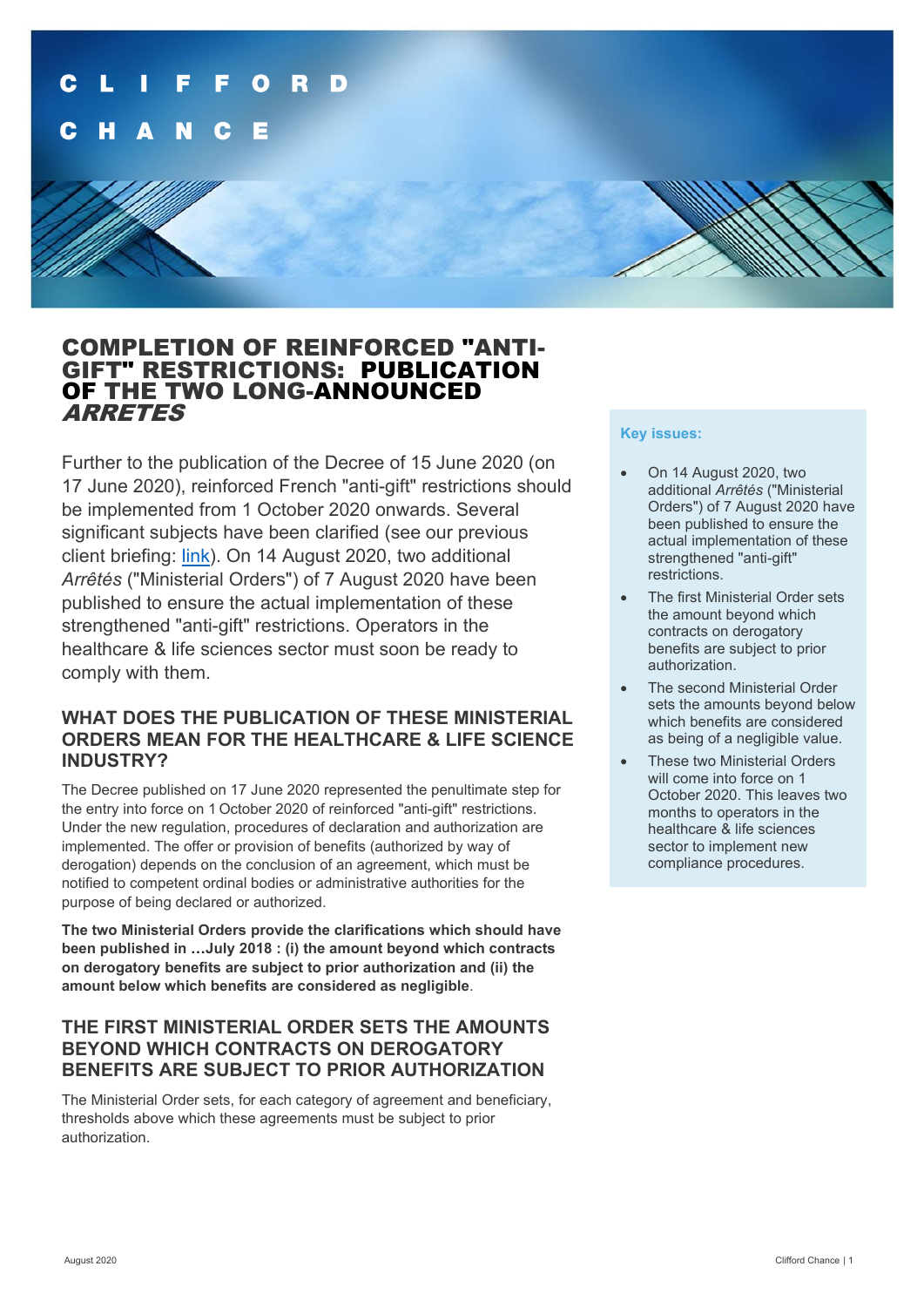#### F F O R D

## C H A N C E

#### These are:

### **a) Net remuneration, compensation and expenses for research activities, promotion of research activities, scientific evaluation, consultancy, provision of services or commercial promotion:**

- for healthcare professionals: 200  $\epsilon$  per hour, up to a limit of 800  $\epsilon$  per halfday and 2,000 € for the whole agreement;
- for students: 80  $\epsilon$  per hour, up to a limit of 320  $\epsilon$  per half-day and 800  $\epsilon$  for the whole agreement;
- for associations of healthcare professionals or of students:  $200 \in$  per hour, up to a limit of 800  $\epsilon$  per half-day and 2,000  $\epsilon$  for the whole agreement.

#### **b) Donations and gifts (intended to exclusively finance research activities, the promotion of research activities or scientific evaluation activities):**

- for healthcare professionals:  $5,000 \in$ ;
- for students:  $1,000 \in$ ;
- for associations of healthcare professionals or of students:  $8,000 \in .$

Associations of healthcare professionals or of students may receive donations and gifts intended for other health-related purposes but, in that case, the threshold is lowered to 1,000 €.

If these associations are declared to be of public utility, the threshold is increased to 10,000 €, including for donations and gifts intended to finance research activities, promotion of research activities or scientific evaluation activities.

#### **c) Hospitality offered during events of an exclusively professional or scientific nature, or during events aiming to promote products or services:**

for healthcare professionals: 150  $\epsilon$  per night, 50  $\epsilon$  per meal and 15  $\epsilon$  per snack, and 2,000 € for the entire convention including the cost of transport to the venue. In addition to these amounts, registration fees can be borne but an authorization shall be requested above 1,000 €. Those amounts are set VAT included.

#### **d) Financing or participation in the financing of vocational training or continuing professional development measures:**

• for healthcare professionals:  $1.000 \in$ .

### **THE SECOND MINITERIAL ORDER SETS THE AMOUNTS BELOW WHICH BENEFITS ARE CONSIDERED AS BEING OF A NEGLIGIBLE VALUE.**

Benefits in kind or in cash are considered to be of negligible value when their market value, including tax, is less than or equal to the amounts per beneficiary mentioned below, within the limit of the determined frequencies. These amounts are:

• impromptu meals and snacks (*à caractère impromptu*) and relating to the beneficiary's profession: 30 € within the limit of two per year;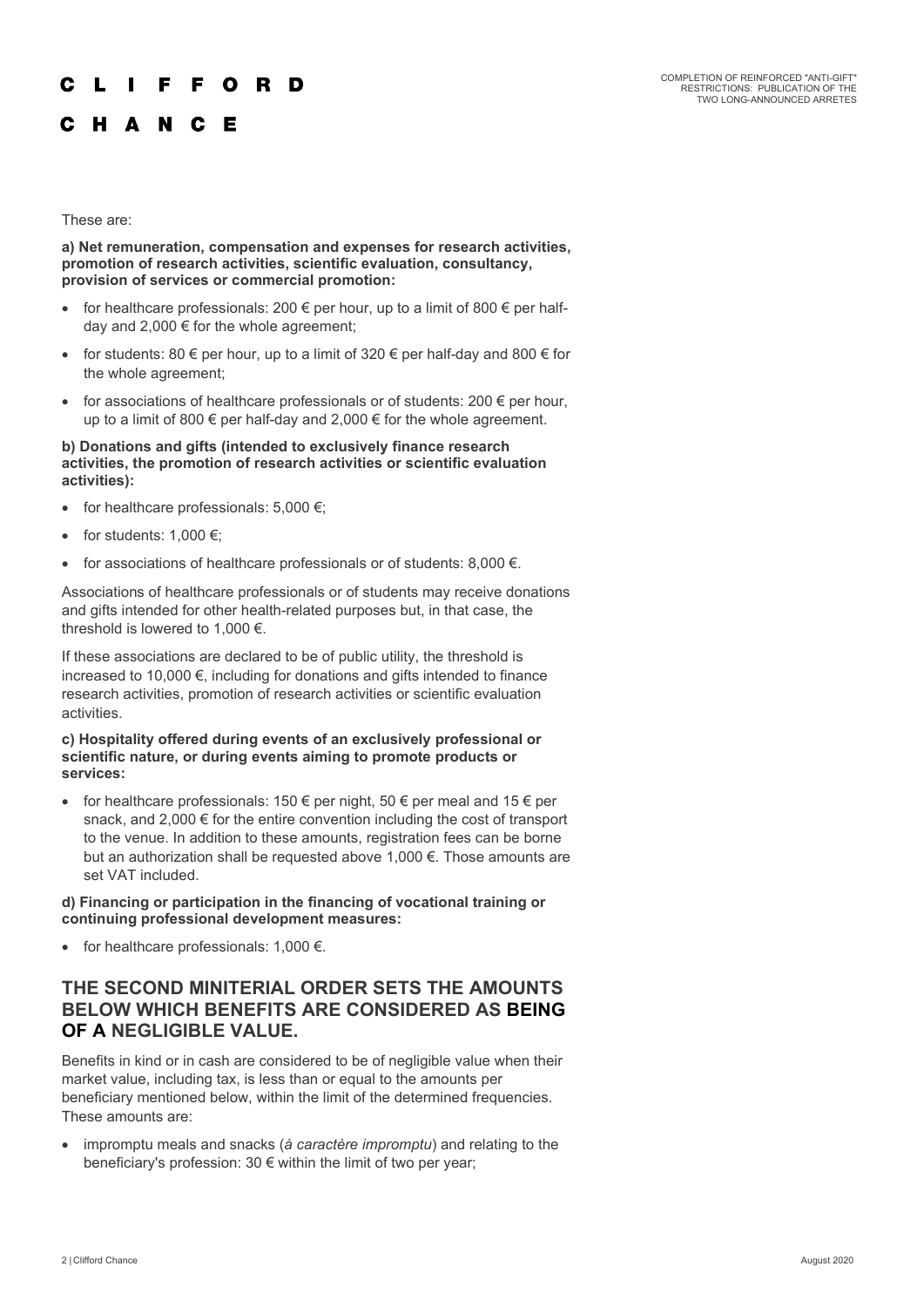### **FFORD** C L I C H A N C E

- books or magazines: 30  $\epsilon$  per item and within a total limit of 150  $\epsilon$  per year;
- sample of health products for health purposes or demonstration copy: 20  $\epsilon$ within the limit of three per year (as an exception to this rule, some samples of health products for health purposes and demonstration copies are authorized without limit of amount);
- office supplies:  $20 \notin$  in total per year;
- other products or services related to the beneficiary's professional practice: 20 € in total per year.

## **WHAT ABOUT NEXT STEPS?**

These two Ministerial Orders will come into force on 1 October 2020. This leaves two months to implement new compliance procedures: undertakings operating in the healthcare & life sciences sector should not only keep complying with current regulations but also anticipate this deadline by reassessing which of their legal entities are within the scope of these regulations, amending their internal processes and contracts and informing and training their teams.